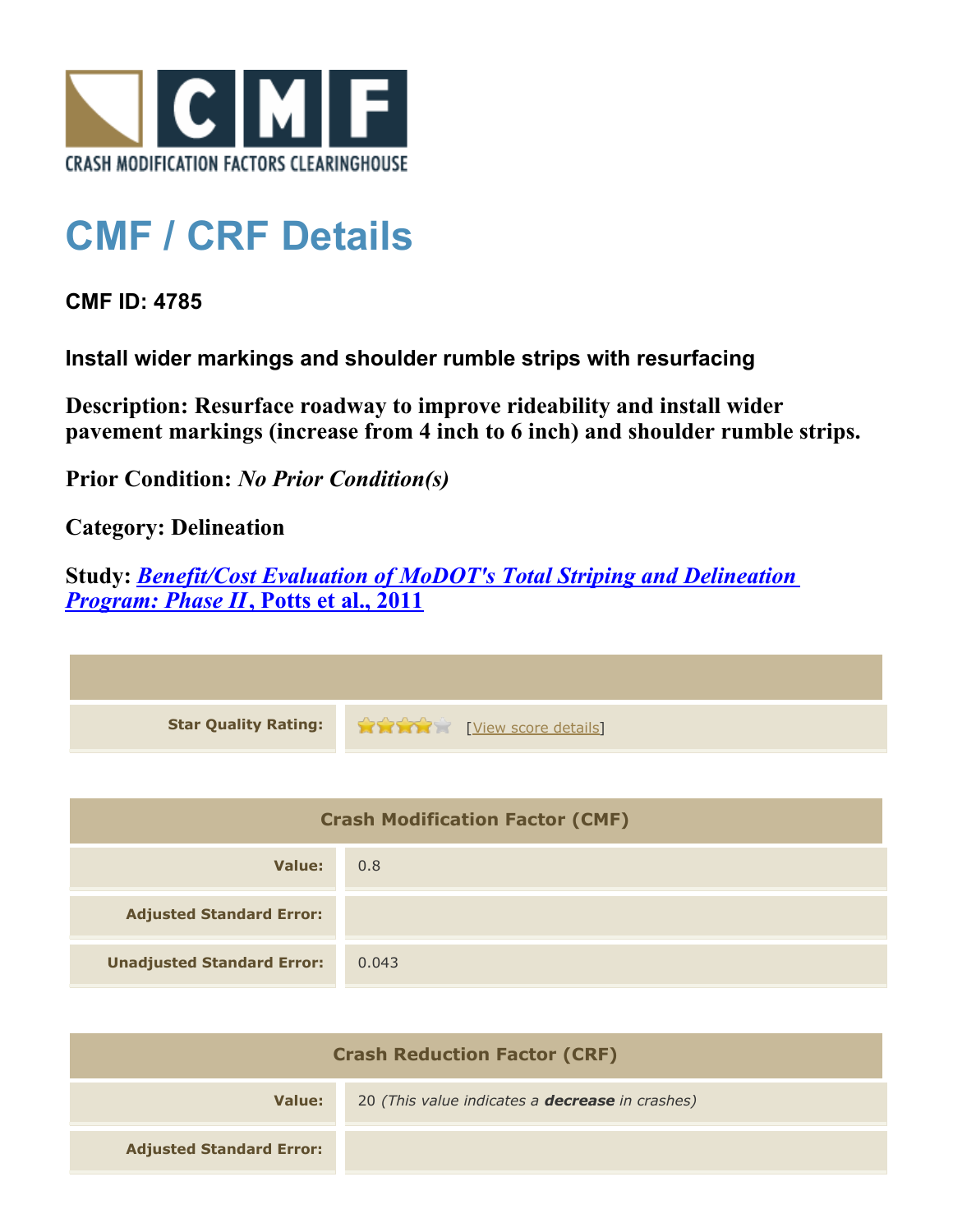| <b>Applicability</b>       |                                                                      |
|----------------------------|----------------------------------------------------------------------|
| <b>Crash Type:</b>         | All                                                                  |
| <b>Crash Severity:</b>     | K (fatal), A (serious injury), B (minor injury), C (possible injury) |
| <b>Roadway Types:</b>      | Principal Arterial Other Freeways and Expressways                    |
| <b>Number of Lanes:</b>    | multi                                                                |
| <b>Road Division Type:</b> | Divided by Median                                                    |
| <b>Speed Limit:</b>        |                                                                      |
| <b>Area Type:</b>          | Urban                                                                |
| <b>Traffic Volume:</b>     |                                                                      |
| <b>Time of Day:</b>        | All                                                                  |

## *If countermeasure is intersection-based*

| <b>Intersection Type:</b>         |  |
|-----------------------------------|--|
| <b>Intersection Geometry:</b>     |  |
| <b>Traffic Control:</b>           |  |
| <b>Major Road Traffic Volume:</b> |  |
| <b>Minor Road Traffic Volume:</b> |  |

| <b>Development Details</b>      |              |
|---------------------------------|--------------|
| <b>Date Range of Data Used:</b> | 2002 to 2009 |
| <b>Municipality:</b>            |              |
| State:                          | <b>MO</b>    |